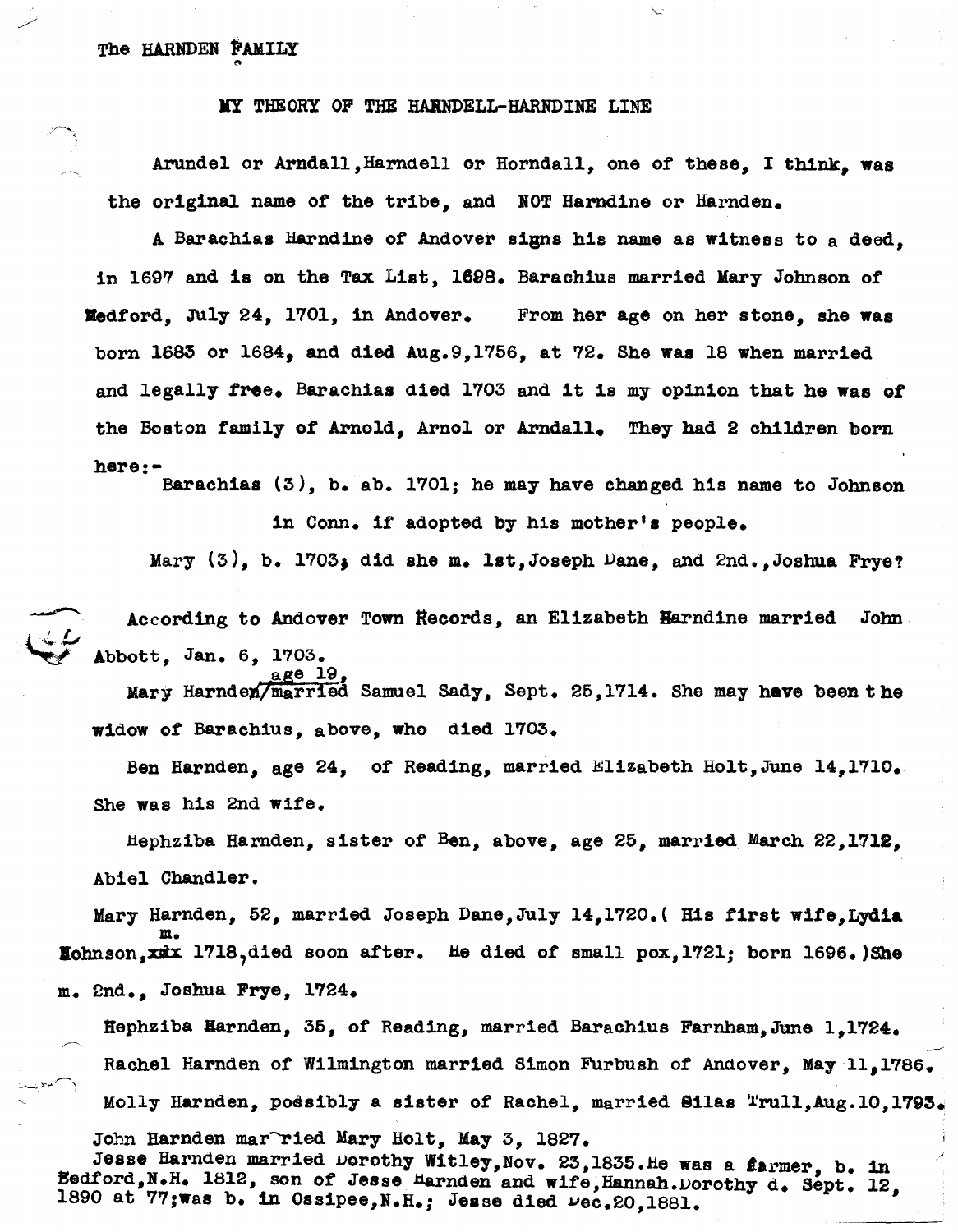# The HARNDEN FAMILY  $-2-$

The Redding returns to Middlesex Ct. and also the records at Reading, spell the name HARNDELL.

Richard Harndell, alias  $H$ arnden or Arnall, m.  $\text{Oct. } 24,1666$ , a wife, Mary  $\rightarrow$   $\rightarrow$  not found on the records although the date of will is given. He h died  $0ct.16,1693$  and the estate was administered 1695. He joined the churc 1687. He had:-

John (2), b. Aug. 30,1668; m. April 16, 1690. Susanne---; she d. Aug. 12.1707 and he m. 2nd., Sarah Sherman of Lynnfield, Dec. 9,1707.

Ben  $(2)$ , b. April 24,1671; m.  $F_{0}$ b.10,1691,Mary ---;he m. 2nd.,June 24,1710,

Elizabeth Holt,daughter of  $\text{Henry } \{2\}$ , b. 1670;she d. Bec.31,1734. Eleazer  $(2)$ , b. March 8,1674; d.y.

Barachius<sup>(2)</sup> b. 1676- could come here although there is no record in  $R_{e}$ ading. He was taxed in Andover 1697; m. Mary Johnson here July 24,

170l;recorded in **Medford as <u>Arnold</u>.**<br>William (2), said to be next.

Ebenezer  $(2)$ , b. April 14, 1679; m. Rebecca A. of Malden.

Elizabeth \2), b. 1683; d. in Andover,Aug. 9,1756.

Hephsibah (2), b. about 1685; d. May 13,1688.

Mary (2), b. 1685.

.\_--

Hephzibah (2), b. Sept. 19,1688; m. Abiel Chandler; joined church June 11,

1713; had 1 daughter:-<br>  $\text{Hephzibah}$  (3), -<br>
John (2) Marndan(Richard (1) and  $\texttt{Hephzibah}$  (3), - ,m. Ben Ames; got the estate. John (2) Earnden(Richard (1) and wife, Susanne, had:-

Susannah (3), b. 1691 Abigail \3), b. AprIl 25, 1692; m. Jonathan Nurse,Jan.27,1713, Susann  $(3)$ , b. 1695; m. 1723 Joseph <del>K</del>endall of Woburn. Mary (3), b. 1697<br>Hephzibah (3), b. March 7,1701. John (3), b. 1705; m. Mary Jaquith of Woburn, Pec. 13, 17277; she joined So. Ch. of Andover, Sept. 23, 1716 and went back to No. Reading, June 26, 1720; he d. in Woburn, Incentive Nov. 26, 1748. nephzibah (3), b. May 25,1705; m. Barachius Farnum of Andover, Jan.1,1723; lived in <sup>H</sup>averhill later.<br>Rachel (3) ; m. July 9,1724 Joshua Thompson Sarah (3) bapt.July 1717 ;m. Jonathan Temple, published May 9,1734;m.Aug.8.

( "Rachel and Sarah were probably ch. of and wife, Sarah ---.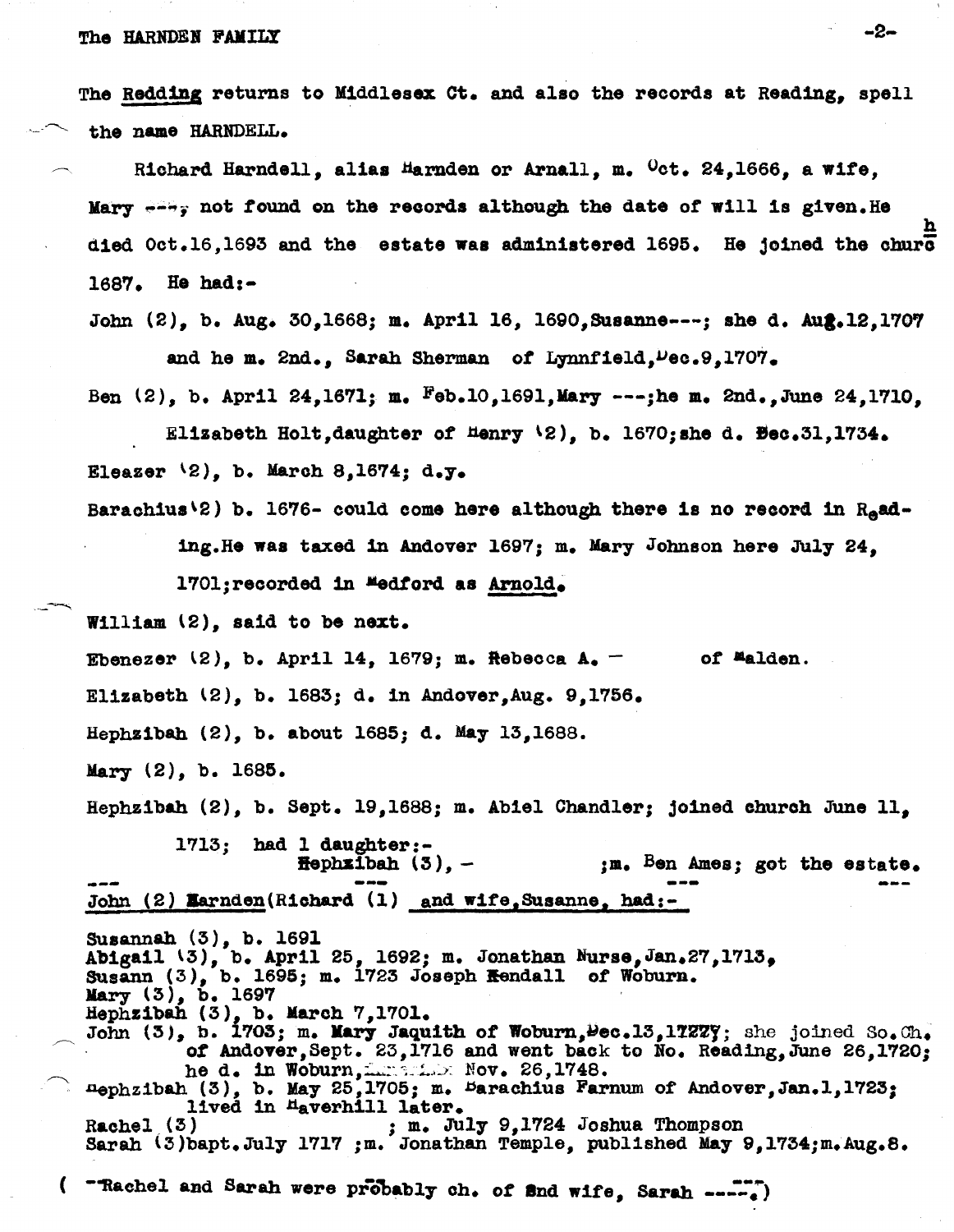Ben  $(2)$  Harnden(Richard(1) and wife Mary--- had:-

Elizabeth (3), b. 1692; bapt. 1708; m. 1715, Sept. 9, Levi Preston of Killingly, Conn.

Hannah (3), b.1694; bapt.1712; m. Jan. 21, 1713, Stephen Wright of Woburn. Hen  $(3)$ , b. 1697; lived in Willington 1766.

Richard(3). b. 1699; bapt. Dec.13.1713; French War 1725 under Capt. Heath. Samuel (3), b. 1699; a twin; on roll of French War 1725 under Capt. Heath; went to Killingly, Conn. about 1739; m. Mary---;

### by 2nd. w. Elizabeth Holt:-

Susanne (3), bapt. adult, in South Church Oct.12, 1712; d. unm. in Wimmington. Oct. 12, 1738.

Barachius (3), b. Jan. 19, 1713; m. in Wilmington, Barah--- 1733 ( Ben (2) is called Lieut. in 1729; he d. in Wilmington, 1740.)

John(3) Harnden(John(2) Rich.(1) and wife. Mary Jaquith, had:-Mary  $(4)$ , b. Aug. 24, 1728; d. 1737  $John(4)$ , b. March 8,1730; d. 1737 Joshua (4(, b. April 19, 1732; d. 1737 Abigail  $(4)$ , b. Feb. 1,1734; d. 1737 Joseph  $(4)$ , b. May 2,1736; d.Dec.24,1775; m.Dec.24,1759 Esther Pierce; she m. 2nd. 1778, Sam Eames; d. at Wilmington, Sept. 6, 1821, age 80. John (4), 2nd., b. Sept. 6, 1738; m. Ruth Pierce, 1750.

Joshua  $(4)$ , 2nd., b.  $0$ ct.14,1740; m. Sarah Cornell,  $\nu$ ec.8,1763; he was a

Col.; d.Sept. 1,1807; she d.Aug.9,1811 at  $77.$ 

Mary  $(4)$ , 2nd., b. Nov. 10, 1742

Ben  $(4)$ , b. Dec.29,1744; was a Lieut.; m.Dec.9,1766, Hannah Kidder of Tewks-

bury; he d. Oct.18, 1836 at 91; she d. Feb.22, 1839 at 91. Abigail (4), b. Dec.4, 1746.

-3-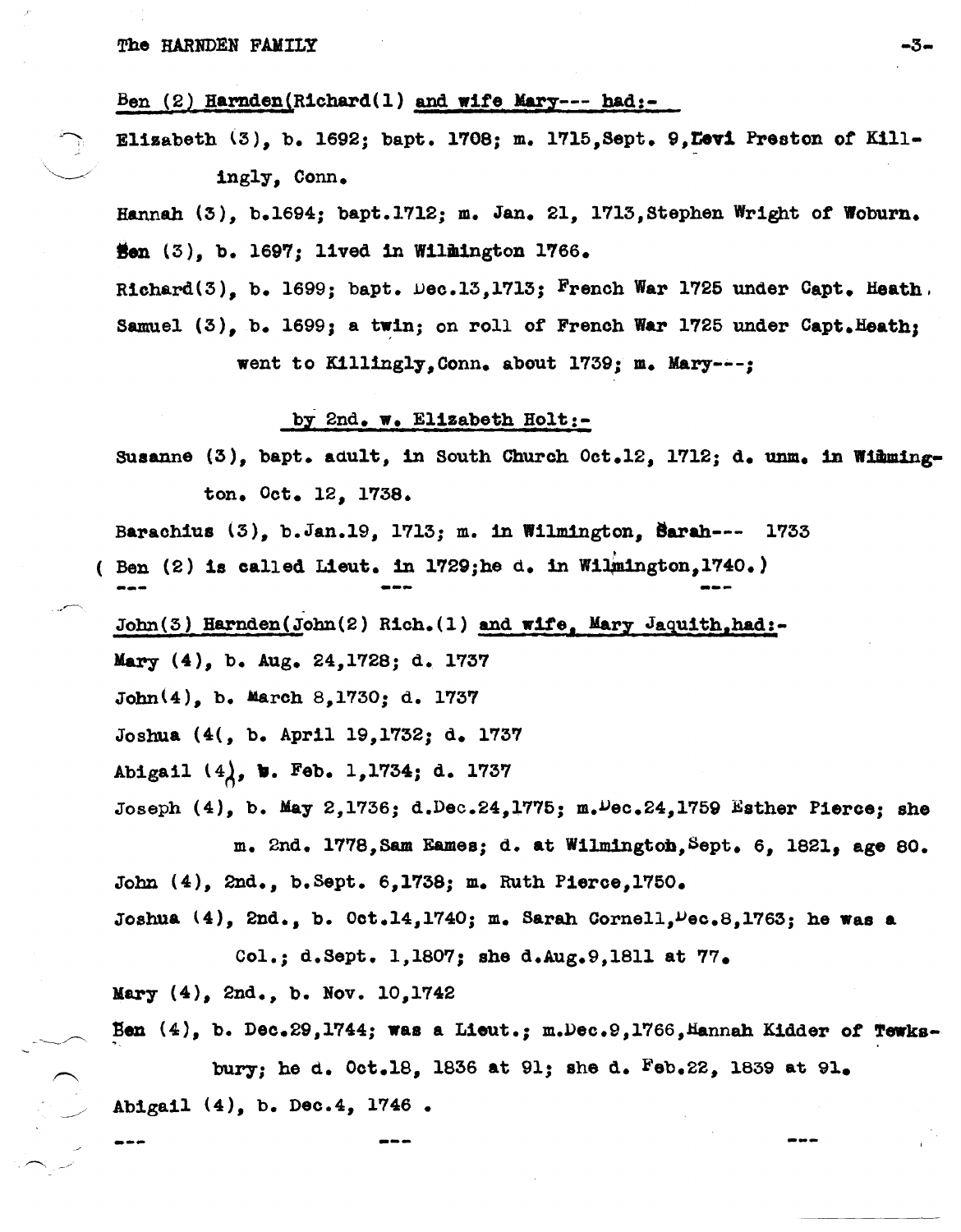Samuel(3) Marnden(Ben(2) Rich(1) and wife. Mary.had:-

Mary (4), b. April 29,1729

Samuel  $(4)$ , b. Aug. 28,1731; did he m. widow Esther Eames, 1778 and have a 2nd. w. Mary---? Elizabeth  $(4)$ , b. Feb. 6,1733 Susanne (4), b. April 17, 1735 William  $(4)$ , b. March 5, 1736.

Sarah (4), b. Sept. 6, 1739

Barachius  $(3)$  Ben $(2)$  Rich. $(1)$  and wife. Sarah. had:-

Jonathan (4), b. May 15,1733

Elizabeth  $(4)$ , b. June 5,1735; probably went to Killingly Conn. 1736 with brother Sam.

Joseph (4) Harnden (John (3-2) Rich. (1) and wife, Esther Pierce, had:-Molly  $(5)$ , b. Jan.23,1761; m. Aug. 10,1793, Silas Trull(perhaps); one Molly m. a Bailey, of Andover, 1795.) Esther $(5)$ , b. April 10,1763; m. Reuben Buck,1782. Rachel (5), b. June 29,1765; m. Simon Furbush of Andover, 1786. Joseph (5), b. April 11,1770; m. Polly Jaquith, May 12, 1791; he d. 1810. Hannah (5), b. May 3, 1772; d. unm. April 4, 1850. Thirza (5), b. Aug. 28,1774; d. 1777. Abigail (5), b. Jan.23,1777; d. Dec. 1777. John  $(4)$ , called Capt.1768;  $Jn.$  (3-2)Rich(1) and w.Ruth Pierce.had:-Parker of Reading, 1794 John (5), b. <sup>O</sup>ct.9, 1768; d. Oct.17, 1853; w. Rebecca/d. March 6, 1843 at 71; had son Levi (5), b. 1799; d. July 20, 1845. Ruth (5), b. April 3,1770. Molly (5), b. Feb.3,1772; did she m. a Bailey or Silas Trull? Samuel (5) b. April 26, 1773; m. Polly Piper, July 22, 1798; she d. 1853 at 87;<br>Samuel (6), b. 1798; m. Mancy Twoed; she d. 1855 at 83.

 $^{B}$ ancy (7), b. 1828; d. 1851.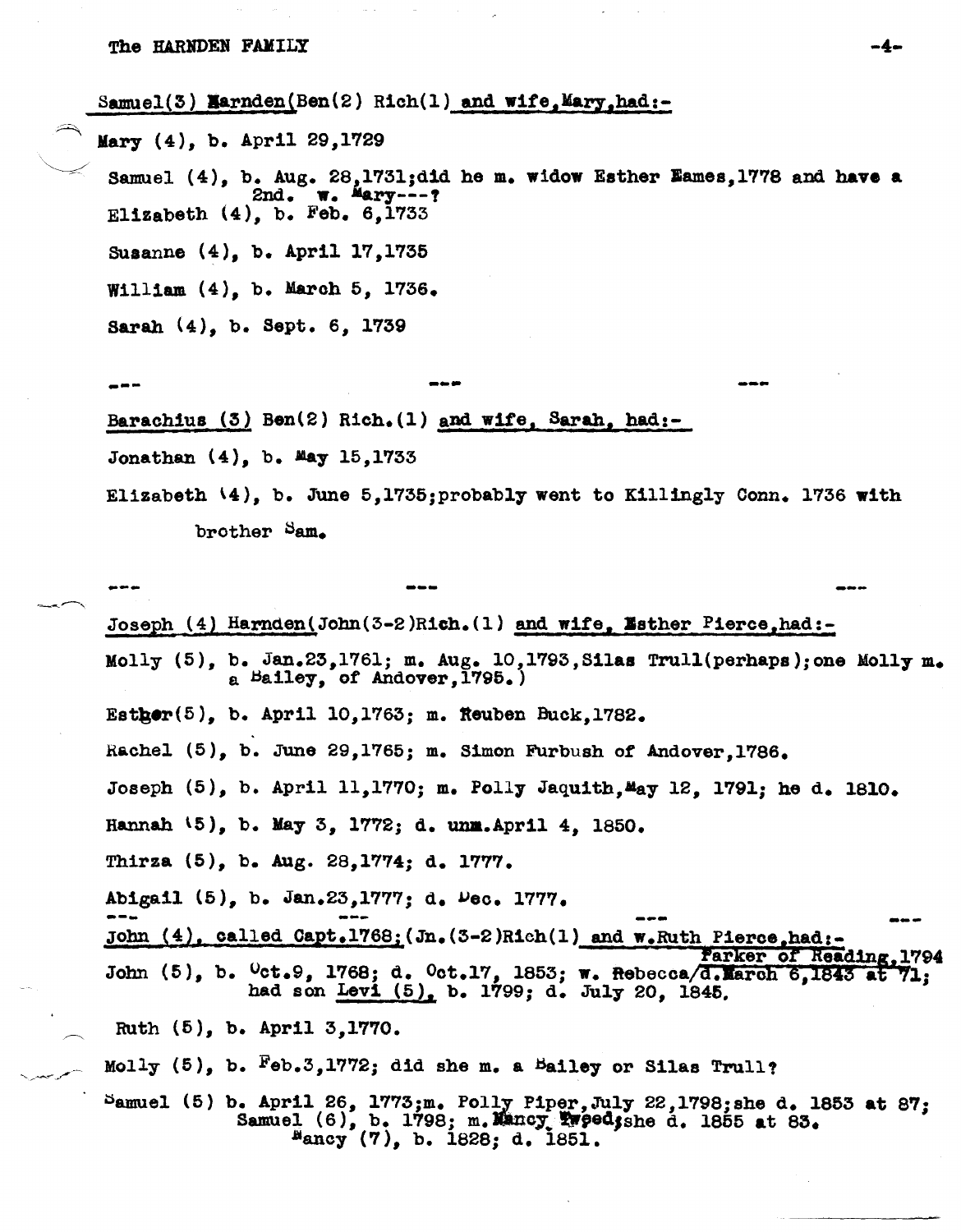Children of Capt. John  $(4)$  Marnden and wife, Ruth Pierce, ( cont.):-

Augustus  $\{5\}$ , b. March 5.1775; m. Polly Pratt, Jan. 24, 1798.

 $\texttt{Nancy}(5)$ , b. April 5,1777; m.  $\texttt{James Walker,1795; (one Nancy m. 4971 Trull of }$ Tewksbury, 1798; she d. and her sister Molly m. Hevi.)

Timothy (5), b. June 5,1779; m. Polly Foster, Sept.1, 1812; lived in Reading. Abigail (5), b. July 28,1781; m. Amos Fl1nt,April 11,1806.

Frederick (5), b. Feb.l0,1784

Amariah  $(5)$ , b. July 26,1787; pub. to Sally Richardson in Reading, 1810; m. July 11, 1810; both of Reading.

Lucretia (5), b.  $\nu$ ec.7,1790; m. Joel Tweed, May 29,1811.

--- ---

Joshua(4) Harnden(Lieut. in 1778)Jn.(3-2)Righ.(1) and w. Sarah Cornell, had:-Sarah  $(5)$ , b. Nov. 24,1764; m. Joseph Gowing,1788.

Joshua  $(5)$ , b. June 12,1767; m. Dolly Jaquith,1793;he d.  $\text{Hay } 13,1854$ ; she d. Feb.ll,1861 at 86.

Susanna (6), b. Sept. 12,1772; m. Nathan Eames, Nov. 19,1795.

Anna  $(5)$ , b. Aug. 1,1775; this one may have m. Levi Trull and been os Nancy".

Rebecca  $(5)$ , b. June 19,1778; m. Caleb Warren of Fryeburg, Feb.16,1807.

Clarissa  $(5)$ , b. March 20,1784; m. Jonathan Jones, Dec. 25,1806.

Lieut.Ben(4)Harnden(Jn. (3-2)Rich. <sup>(1</sup>) and wife, Lanna Kidder,had:-Hannah (5), b. June 8,1767; d.y.

Betty (6), b. Nov. 13,1769; m. David Jones,Jr.1786

Ben  $(5)$ , b. Nov.13,1769; a twin; m. Betsy Wilson,Nov.17,1795.

Hannah  $(5)$ , 2nd., b. March  $5,1772$ 

Ebenezer (5), b. Aug. 24,1774; m. Esther Baldwin,  $vec.29$ , 1801

James  $(5)$ , b. March 14,1777; went to Bedford,N.H. 1801.

Jesse  $(5)$ , b.Dec.23,1778;m. Mary Holt of Reading, June 23,1801; ch. to Andove; Rhoda (5), b. Aug. 5,1781; m. "ames Deane of Burlington,1806.

Jonathan(5), b.Mar.9,1784;m.Rhoda Abbott,Feb.1,1809;she d. 1853 at 65;he d. 1858.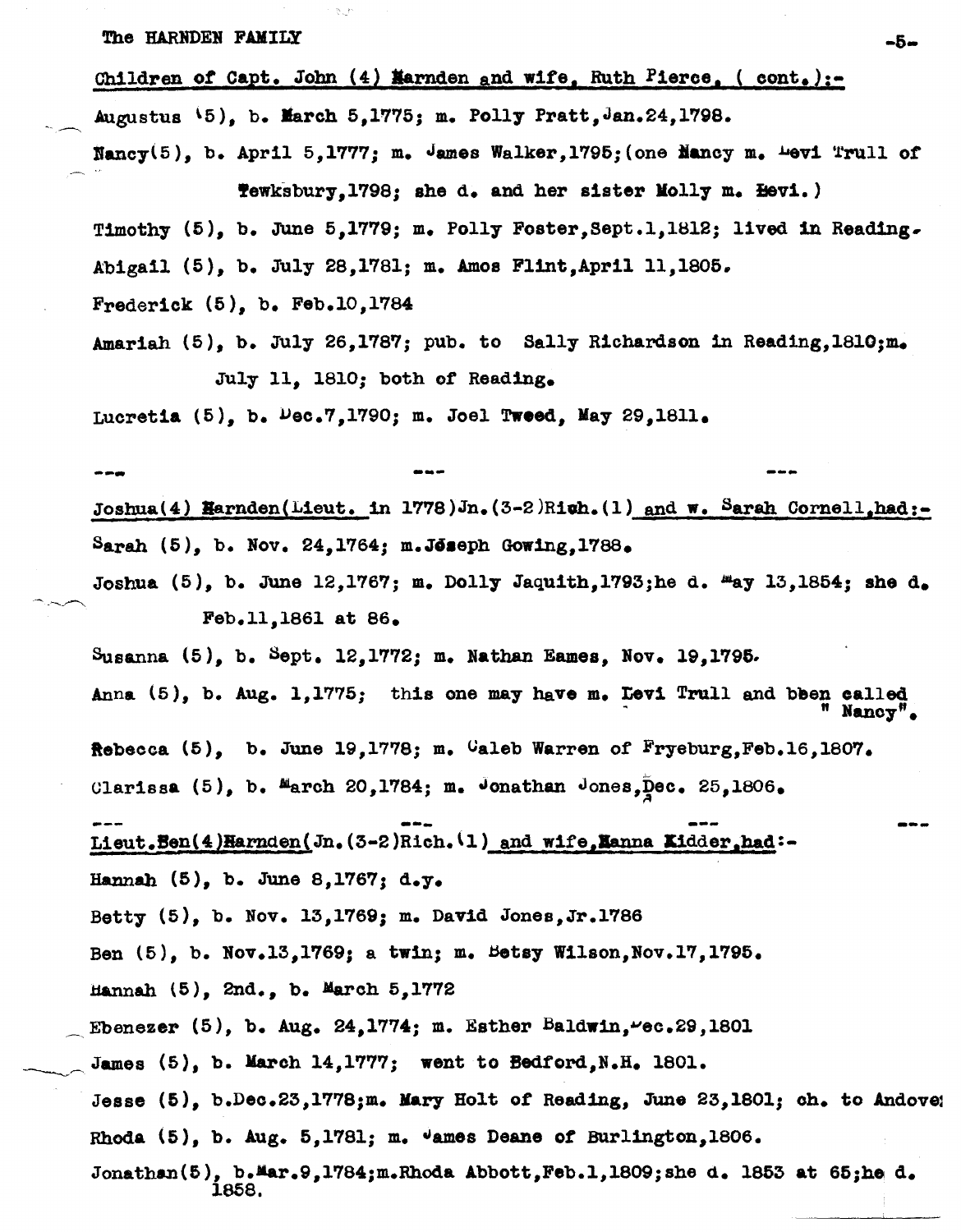Children of Lieut.Ben'4) Harnden and wife, Hanna Kidder, (cont.):-Olive (5), b. Nov. 12,1786; m. Bennie Richardson of Waltham, Oct. 16, 1808.  $5$ eduthan  $(5)$ . b. June 11. 1790.  $Joseph(5)$  Harnden(Jos. (4) Jn. (3-2) $Mich(1)$  and wife, Polly Jaquith, had:-Polly (6), b. Aug. 14,1791 Patty  $(6)$ , b. Dec.16,1792 Joseph  $(6)$ , b. April 6,1794; called"a blind fiddler"; d. in Reading, Apr. 9;  $^{\prime}1852$  . Elbridge  $(6)$ , b. July 31, 1796. Orpah (6), b. July 27, 1798.

-6-

John  $(5)$  Harnden(Jn.  $(4-3-2)$ Rich. (1) and wife, Rebecca Parker, had:-Levi (6), b. 1799; d. in Wilmington, July 20, 1845 John  $(6)$ , b. ; m. Mary Holt, dau. of Dane Holt and w. Mary, May 3,1827; he d. in Andover. March 26,1871; she d. Nov. 21, 1859 at 56; he was a farmer.

Who was the Susan Harnden who m. Jabez Jones, April 20, 1818? n  $"$  Eliza S.  $"$ " "Nathan Townsend of Andover, Oct.26, 1820? Samuel (5) Harnden (Jn.  $(4-3-2)$ Rich. (1) and wife, Polly Piper, had: -Samuel(6), b. 1798; of Wilmington; d. 1851; m. Nancy Tweed who d.1885 at 83. Nancy (7), b. 1828; d. 1851 Hannah E. (7), b. 1843; m. Noah Abbott, July 24, 1862; lived in Wil. he was a farmer; she left him and lived with sister. Mrs. Henry  $(7)$ , b.1839; m.1861 Emma V. Pierson; both of Wilm. / Higgins. he a shoemaker; she dau.Abiel and w.Jerusha Dawson;had;-Jerusha(8), b. June 11, 1862 in Andover: m. as Jennie D.off Haverhill, Fred A. Parker, 1886; he of No. Reading

son of Baxter and Elizabeth. Mabel Frances (8), b. 1869 in Reading; m. Nov. 15, 1899 Ed. G. Holman of Boston; a lawyer; b. in Col.; son of Gilman and Bertha (Vielt) Holman- a 2nd w. Henry Perley(8), b. March 2,1878; in Reading.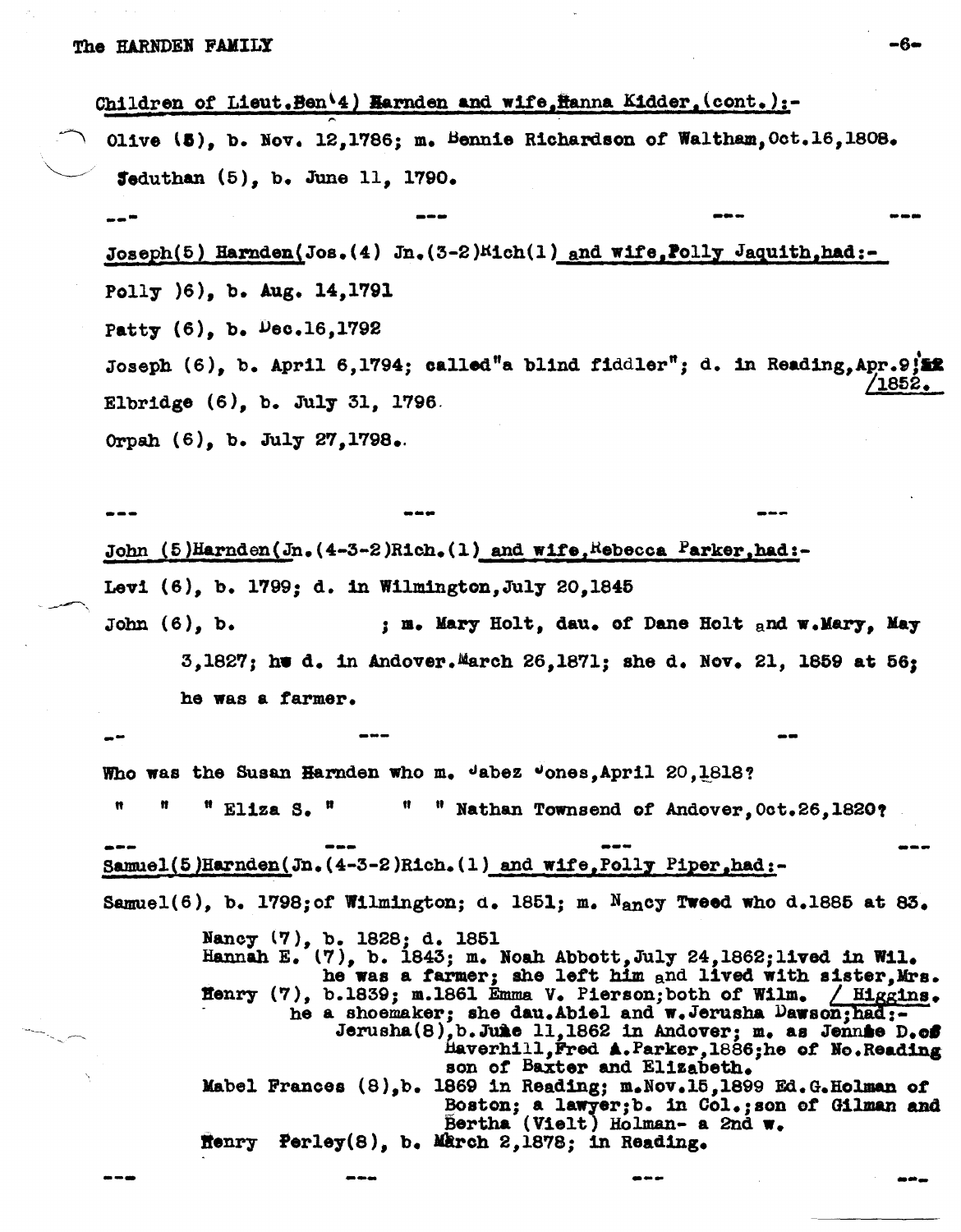Joshua (5) Harnden(Joshua(4)Jn.  $(3-2)$ Rich. (1) and wife, Dolly Jaquith, had:-Dolly (6), b. in Wilmington Aug. 18,1794; d. unm. Nov.19,1884. Joshua (6). b. Dec.21.1796: m. Lydia Gowing of Wilmington. May 26.1830. James Jaquith  $(6)$ , b. June 4,1800; m. Mary W. Newhall of Lynnfield, April 17. 1838. Betsy Jaquith  $(6)$ , b. May 25, 1803. Henry (6), b. Dec. 26, 1808; d. April 11, 1871  $m + -$ Joshua (6) Marnden( Joshua  $(5-4)$  Jn.  $(3-2)$ Rich. (1) and Lydia Gowing, had:-Lizzie J.  $(7)$ . ; m. in Wilmington, 1879, W.H. Carter. Lydia Anm  $(7)$ , b. 1831  $0$ atherine  $(7)$ , b. 1833  $0$   $\frac{1}{2}$   $\frac{1}{2}$   $\frac{1}{2}$   $\frac{1}{2}$   $\frac{1}{2}$   $\frac{1}{2}$   $\frac{1}{2}$   $\frac{1}{2}$   $\frac{1}{2}$   $\frac{1}{2}$   $\frac{1}{2}$   $\frac{1}{2}$   $\frac{1}{2}$   $\frac{1}{2}$   $\frac{1}{2}$   $\frac{1}{2}$   $\frac{1}{2}$   $\frac{1}{2}$   $\frac{1}{2}$   $\frac{1}{2}$   $\frac{1}{2}$   $\frac{1}{2$ 

Augustus(5)Harnden(John(4-3-2)Rich(1) and wife, Polly Pratt, had:-Sylvester  $(6)$  b. 1806 ; m. Mary E. Sherman 1829 in Reading; d. May 19, 1875:

he was a cabinet maker; had:-

child  $(7)$ , b. 1830; d.y. Mary Frances (7), b. 1833; d. April 1881 ;Dover, N.H. Frederick (7), b. 1836; m. Mary Charlotte Emerson. William (7), b. 1838; d. Oct.5, 1863.<br>Caroline (7), b. 1841; m. 1867 Carroll D. Wright of Reading. Sophia Parker (7), b.1844; m. 1867 Ed. Eugene Emerson. Uatherine(7), b. 1848; called Katy M.; d. 1863.<br>Cornelia (7), b. 1848; a twin; Edwin Augustus (7), b. 1856; m. 1877 Susie M. Bancroft of Woburn; had

babe (8), b. 1881.

Timothy(5' Harnden(Jn. (4-3-2)Rich(1) and wife, Polly Foster, had:-

Rebecca (6), d. Dec.3,1820 babe  $(6)$ , d. "arch 26,1821 Elbridge(6), b. 1819; d. March 17,1886; m. 1844 Abigail Swain, dau. Lewis and Mary Swain, b. in Wil.1819; she d.Aug.22,1869 in Reading; he was a mechanist

-7-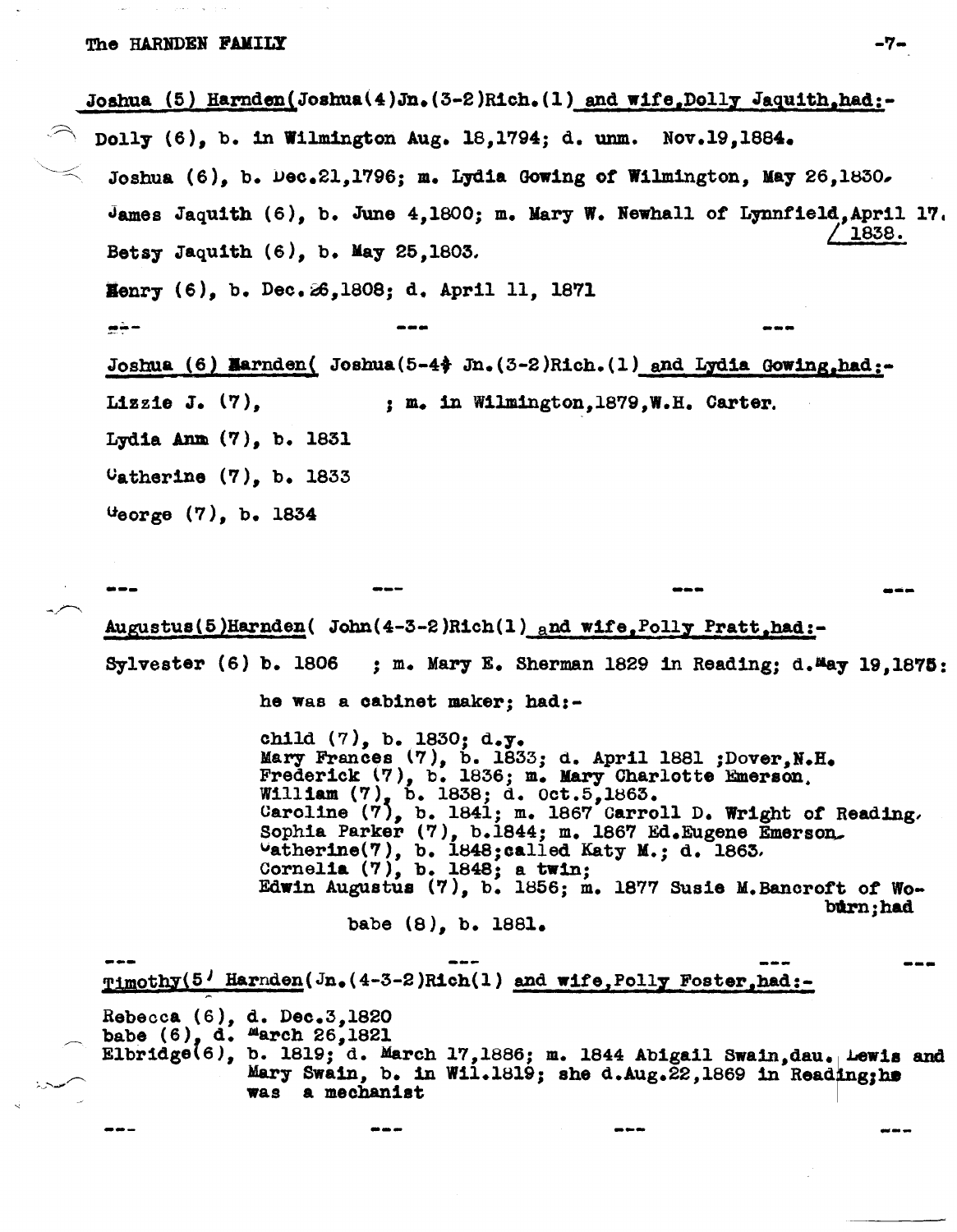|      |                                                                          |                                                                  | Elbridge $(6)$ Harnden(Tim(5)Jn. $(4-3-2)$ Rich(1) and wafe Abigail Swain, had:-                                             |  |  |  |
|------|--------------------------------------------------------------------------|------------------------------------------------------------------|------------------------------------------------------------------------------------------------------------------------------|--|--|--|
|      | ghild (7), b. Dec.25,1844                                                |                                                                  |                                                                                                                              |  |  |  |
|      | Abby (7), b. Oct.31, 1846; d. July 4, 1847                               |                                                                  |                                                                                                                              |  |  |  |
|      |                                                                          |                                                                  | Charles Elbridge(7), b. Sept.9,1849; m. 1873 Carrie E. Safford; inReading.                                                   |  |  |  |
|      |                                                                          |                                                                  | Phebe Gowing (7), b. Oct.18,1831; m. 1881 Marshall Nichols of Reading.                                                       |  |  |  |
|      |                                                                          |                                                                  | Mary Carter (7), b. Sept. 20,1853; m. 1873 James Richardson of Woburn.                                                       |  |  |  |
|      | Edward Foster $(7)$ , b. March 31, 1858.                                 |                                                                  |                                                                                                                              |  |  |  |
|      |                                                                          |                                                                  |                                                                                                                              |  |  |  |
|      |                                                                          |                                                                  | Amariah(5) Harnden(Jn. (4-3-2)Rich(1) and wife, Sally Richardson, had:-                                                      |  |  |  |
|      | W. Frederick $(6)$ , b. Aug. 23,1812                                     |                                                                  |                                                                                                                              |  |  |  |
|      | Alvin Appleton $(6)$ , b. Dec.22,1816                                    |                                                                  |                                                                                                                              |  |  |  |
|      | Adolphus Henry (6) b. Dec.22,1816; a twin; d. $0ct.9,1817.$              |                                                                  |                                                                                                                              |  |  |  |
|      |                                                                          |                                                                  |                                                                                                                              |  |  |  |
|      |                                                                          | Jesse(5) Harnden(Ben(4) Jn. $(3-2)$ Rich(1) and Mary Holt, had:- |                                                                                                                              |  |  |  |
|      |                                                                          |                                                                  | Jesse $(6)$ , b. $Dec.18, 1811$ ; d. in Andover $Dec.20, 1881$ ; a farmer; b. in Read-                                       |  |  |  |
|      |                                                                          |                                                                  | ing either before the family left for Bedford or Nashua. N.H. or                                                             |  |  |  |
|      |                                                                          |                                                                  | in Andover, Nov.23, 1835,<br>after they came back; m./Dorothy Willey, b. in Ussipee, N.H.; she                               |  |  |  |
|      |                                                                          | d. Sept. $12,1890$ in Andover, age 77.                           |                                                                                                                              |  |  |  |
|      |                                                                          |                                                                  | ( Jesse (5) lived on the farm later occupied by "eorge $(7)$ , the son of                                                    |  |  |  |
|      | Jesse $(6)$ and Dorothy Willey.                                          |                                                                  |                                                                                                                              |  |  |  |
|      | 1817:<br>Warner (6), b./In Nashua; a machinist; d. May 10, 1853, age 36. |                                                                  |                                                                                                                              |  |  |  |
|      |                                                                          |                                                                  |                                                                                                                              |  |  |  |
|      | James Warren(6) b. in Reading, April 13, 1808.                           |                                                                  |                                                                                                                              |  |  |  |
|      |                                                                          |                                                                  | Jonathan (5) Harnden(Ben(4) Jn. $(3-2)$ Rich(1) and wife, Rhoda Abbott, had:-                                                |  |  |  |
|      | Rhoda M. $(6)$ , b. March 1,1810.<br>Jonathan $(6)$ , b.<br>$H$ elen (6) | ; m. Almira A.-                                                  | Everill $(6)$ , b. in Tewksbury; m. Julia A. Clement in B'vale, Nov.13,1856.<br>m. James P. Morton of Roxbury, June 22,1845. |  |  |  |
| ▂▀▝▀ |                                                                          |                                                                  |                                                                                                                              |  |  |  |

 $\hat{\phantom{a}}$ 

 $\bar{\mathcal{A}}$ 

-8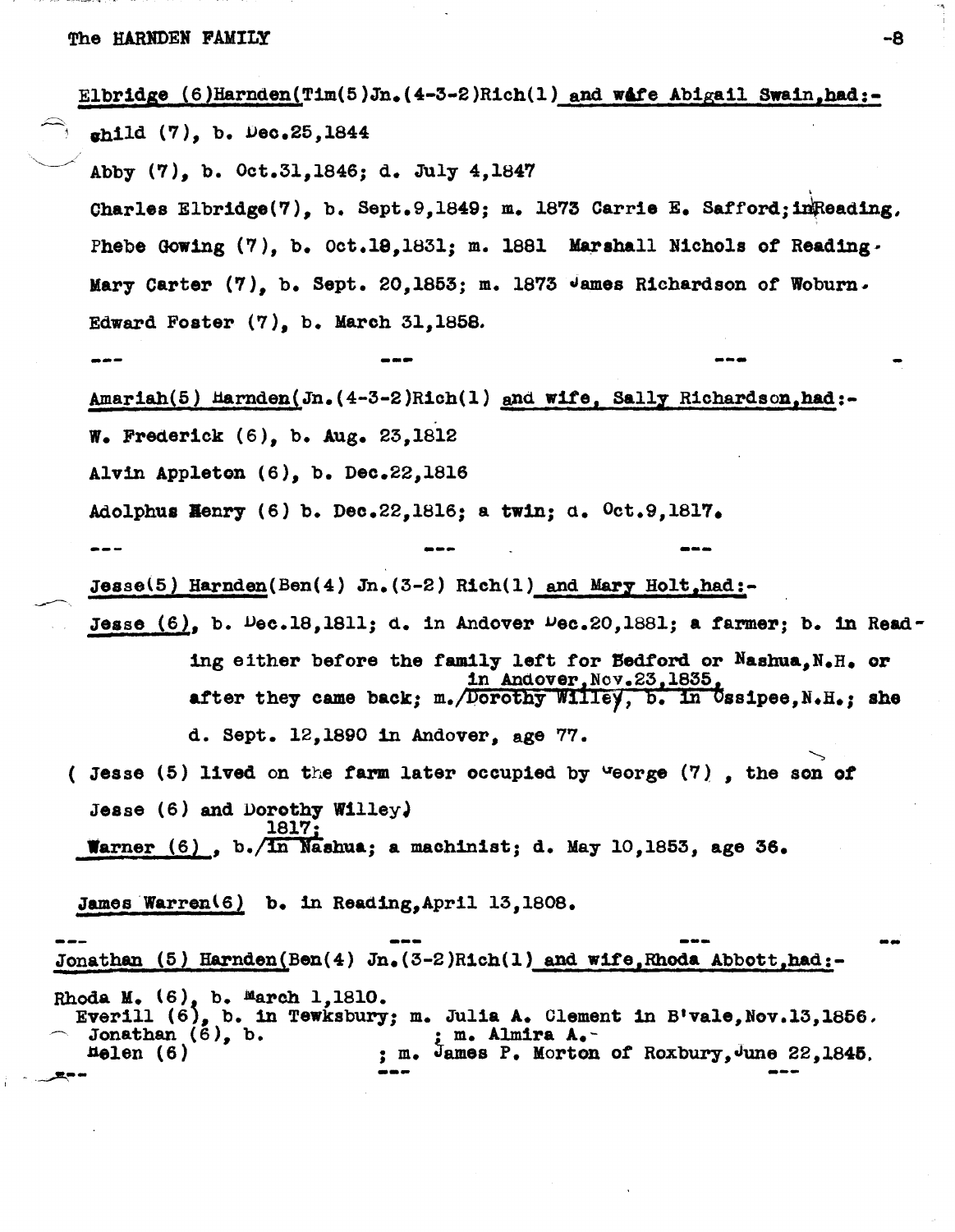Everill  $(6)$ Harnden(Jona $(5)$ Ben. $(4)$ Jn. $(3-2)$ Rich $(1)$  and w. Julia Clement,had:-

Annie M.  $(7)$ , b. Oct.17,1859; m. Frank M. Foster of Tewksbury,1880,had:-

Hannah (8)-

Nellle H. (7), b. and d. 1863.

Eugene E. (7), b. 1865

Herbert A.  $(7)$ , b. 1873

( Wldow of Everill Harnden- Julla A. Clemons, 67, b. in Deerfleld, N.H. dau. of Robert M. and Olive T. (Gardner), m. July 21,1900 for her 2nd., Henry  $E.$  Gould, 66, a farmer, son of Henry Gould and  $w.$  Sallie Batchelder, as his  $\rho x^{\lambda}$ Jonathan  $(6)$  Harnden(Jona(5)<sup>D</sup>en(4)Jn.(3.2) Bich.(1) and w.Almira,had:-Emma (7), b. 1847 Jonathan (7), b. 1850 ---

Louisa (7), b. 1852

--- ---

Joseph  $(6)$  Harnden "blind fiddler"(Jos.5-4)Jn.(3-2) and w. Esther---had:-Mariah (7), b. Oct.25,1830; lived in No. Reading; m. Robert Campbell 1850, Almira (7), b.May 2,1832; m. Cyrus Ayers,1853. Esther (7) (eldest) m. IsaaC J. Morril1,1848.

--- --- ---  $John(6)$ Earnden(John(5)4-3-2-Rich(1) and w. Mary Holt,had:stillman  $(7)$ , b. 1830, July 30; m. 1853 Harriet E. Tucker, dau. of Sam and

Eliza; he d. April  $23,1900$ ; they had:-

--- --- ---

John (8), b. 1857; m. Kate Mc Tiernan, 1880. Harriet E.  $(8)$ , m. Dr. Leitch, 1895/

 $Frederick(7)$ Harnden(Sylvester(6) Augustus(5)Jn.(4-3-2) and Mary C.Emerson:

Fred Emerson (8), b. 1867 Katherine (8), b. 186Q babe  $(8)$ , b. 1872.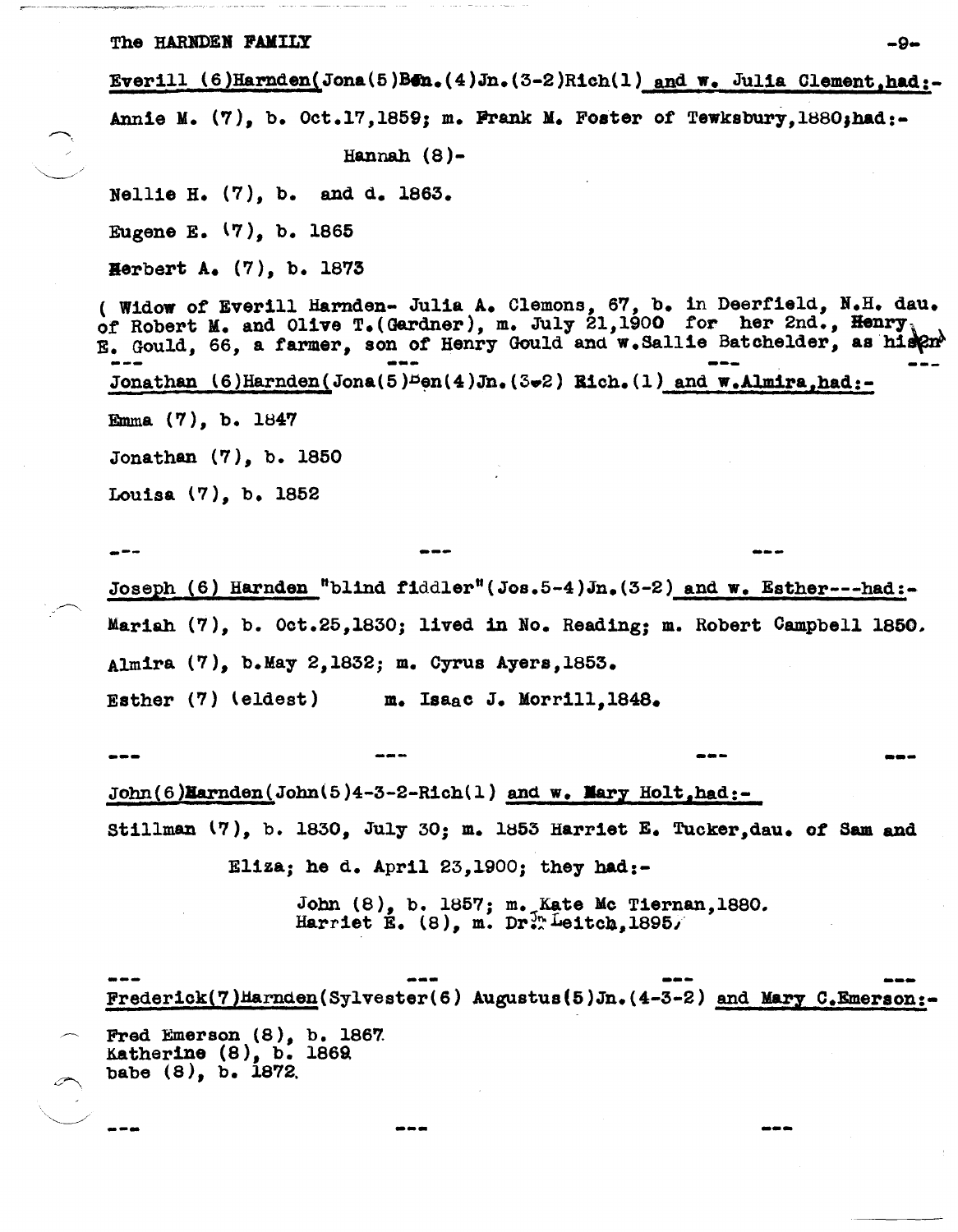### The HARNDEN FAMILY  $-10-$

.)

Jesse(6)Harnden(Jesse(5)Lieut.Den(4)Jn.(3-2)Rich.(1) and w.Dorothy Willey:-

Hannah Jane  $(7)$ , b. in Reading Mov. 27, 1837; m. Aug. 8, 1854, Charles E. Abbott,  $22.$  son of  $0$  plando and Lydia;he was a shoemaker.

ffenry Clinton  $(7)$ , b.Aug. 8, 1839; m. Nov.7,1866 Mary T. Carter, 24, dau. of Orrin and Mary *Ai* he was a farmer;1ived in Reading. Sarah E. (7), b. in Andover; d. at 7 mo. Apr1l 25,1858. Helen L. (7), b. in Andover; d. in 1 mo. Sept. 9,lS52. Emma L. \7), b. 1856; d. Sept. 29,1858. Nancy D. (7), b. about 1841; m. June 12,1862 Ben Holt Farnham, 25, a farmer, son of Jacob and Kebecca. 1845; marr1ed-Laura A. (7), b. *Nov. 29, 1866*, Joseph H. Fulton of Methuen, age 27, a tradef b. in Derry, N.H. son of James and Eunice. ~eorge W. (7), b. lS44; m. Mary A. Carter of Wilmlngton,JUne 25,1868; m. 2nd., Lottie A.Dewar, dge 40, his housekeeper, of Nova Scotia, dau. Aiexander and Eliza(Bent)Dewar. Geo.W. was a shoemaker, lived

in Lynn.

--- Obituary of Stillman(7) Harnden, published April 27,1900. "Died Monday, April 22, at 7.30 o'clock in the evening, after several months sickness.He was b. in Wilmington; attanded the District School and Phillips Academy.Worked getting out ship-knees with his father, at 18. Learned carpenter's trade and worked for Clement & Jenkins - Abbott & Jenkins, Ballardvale Co.; Tyer Rubber Co. Married in 1855, Harriet Tucker and had 2 children. Joined Free Ch. and

was sexton for 20 years. "

His son, John S. b. 1857; m. Katherine Mc Tiernan,Jan.l.lS80; she was 27, the daughter of Un.McTiernan and w.Margaret Woods of Ireland.They had a son Chester. John was freight agent.  $/$  1862; married / . A daughter of Stillman's- Harriet E.  $\frac{1}{6}$ , Oct.16,1895, Dr. John A.  $'$  Eeitch, 28, son of W. Leitch and Catherine Patrick; no children.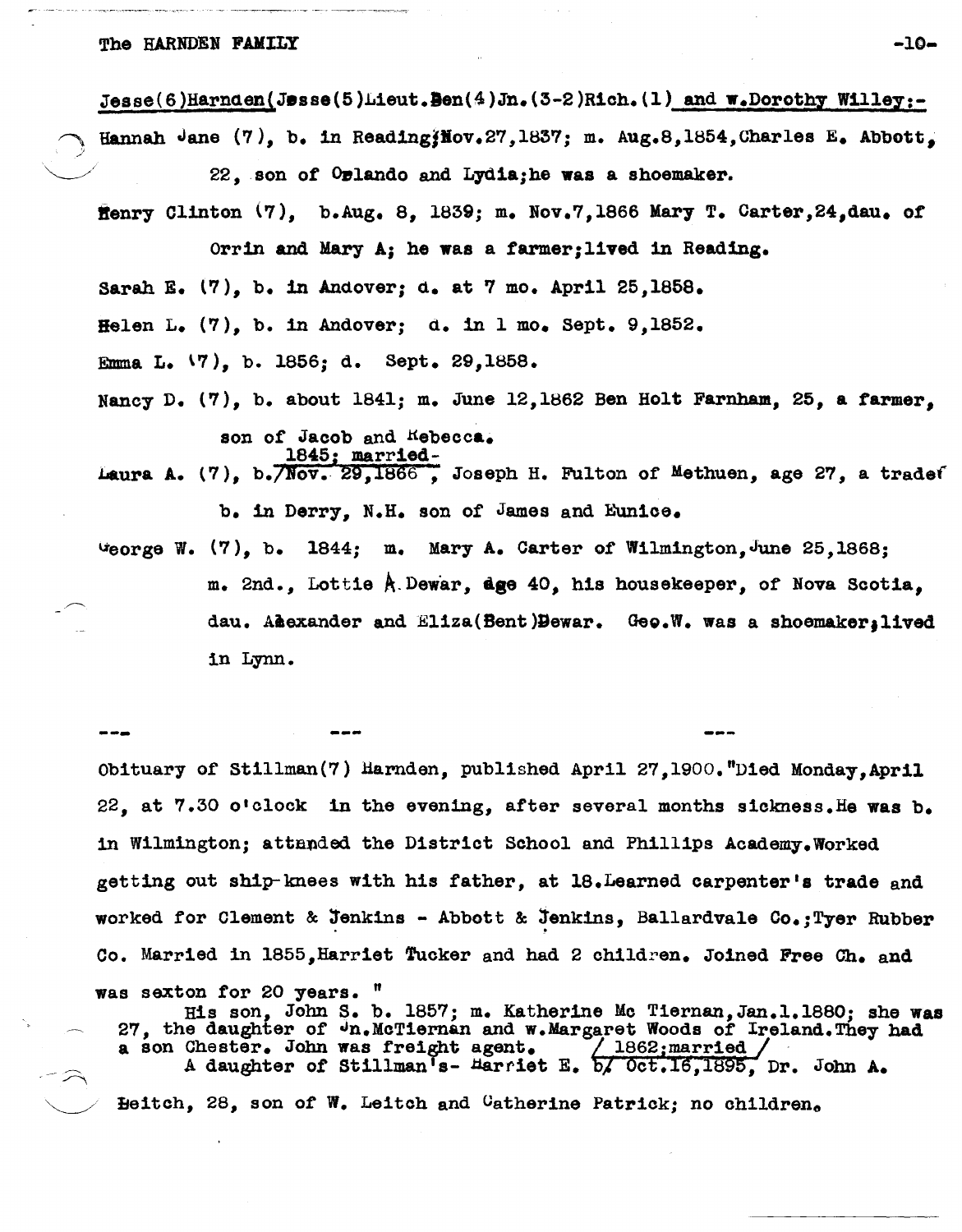| HARNDEN FAMILY                                                                                                                                                                                  |                                                                                                                                                              |  |
|-------------------------------------------------------------------------------------------------------------------------------------------------------------------------------------------------|--------------------------------------------------------------------------------------------------------------------------------------------------------------|--|
|                                                                                                                                                                                                 | H                                                                                                                                                            |  |
| Abbott, Charles $E_0$ 10<br>, John  1<br>Ħ<br>, Noah  6<br>棘<br>, Rhoda $5$ 8<br>Ames, Ben   2<br>Ayers, Cyrus $\ldots \ldots$ 9                                                                | Holman, Ed. G.<br>Holt, Elizabeth l23<br>, Mary 1568  9                                                                                                      |  |
| Bailey, $\mathbf{m} \cdot \mathbf{m}$<br>Baldwin, Esther<br>Bancroft, Susie $M_1$ 7<br>Buck, "euben                                                                                             | , Mary 2 3<br>, Polly $4.4.11$ 6<br>Johnson, Mary 1 2<br>Jones, $\mu$ avid  5<br>, Jabez  6<br>$\frac{1}{2}$ Jonathan $\cdots$ $\cdots$                      |  |
| Campbell, Robert 9                                                                                                                                                                              | K<br>$Kendall, Joseph $ 2                                                                                                                                    |  |
| Carter, Mary A. $\ldots \ldots \ldots 10$<br>$^{\prime\prime}$ , Mart T. 10<br>Chandler, Abiel $1 2$<br>Clement, Juila A. 8 9<br>Cornell, Sarah<br>$\ldots 3 \ldots \ldots 5$                   | Kidder, Hannah 356<br>Leitch, John A. Dr. 910                                                                                                                |  |
|                                                                                                                                                                                                 | M                                                                                                                                                            |  |
| Dane, Joseph  1<br>Deane, James  5<br>$D_{\text{ewar}}$ , Lottie 10                                                                                                                             | . 9<br>McTiernan, Kate<br>Morrill, Isaac J.<br>. 9<br>Morton, James P.<br>. 8                                                                                |  |
|                                                                                                                                                                                                 |                                                                                                                                                              |  |
| Eames, Esther $(widow)$ 4<br>, Nathan  5<br>, Sam  3<br>Emerson, Ed. Eugene $\ldots$ 7<br>. Mary $\text{Charlotte} \dots 7 \dots 9$                                                             | Name, Variations of 1<br>Newhall, Mary $W_{\bullet}$<br>. 7<br>Nichols, Marshall 8<br>Nurse, Jonathan<br>. 2                                                 |  |
|                                                                                                                                                                                                 | Parker, Fred A. 6                                                                                                                                            |  |
| Farnham. Barachius $\ldots$ 2<br>, Ben Holt $\dots 10$<br>Ħ<br>Flint, Amos   5<br>Foster, Frank M.  9<br>$\mathbb{F}$ , Polly 5<br>$Frye$ , Joshua  1<br>Fulton, Jos. H. 10<br>Furbush, Simon14 | $^{\prime\prime}$ , Rebecca 4 6<br>Pierce, Esther 34<br>$\mathbf{R}$ , Ruth 34 5<br>Piper, Polly 4 6<br>Pratt, Polly 5 7<br>Preston. Levi   3<br>$R_{\perp}$ |  |
|                                                                                                                                                                                                 | Richardson, Bennie 6                                                                                                                                         |  |
| Gowing, Joseph  5<br>, Lydia  7                                                                                                                                                                 | $\mathbf{H}_{\mathrm{max}}$<br>, James 8<br>Ħ<br>$\sum_{i=1}^{n}$ Sally $\dots \dots 5 \dots 8$                                                              |  |